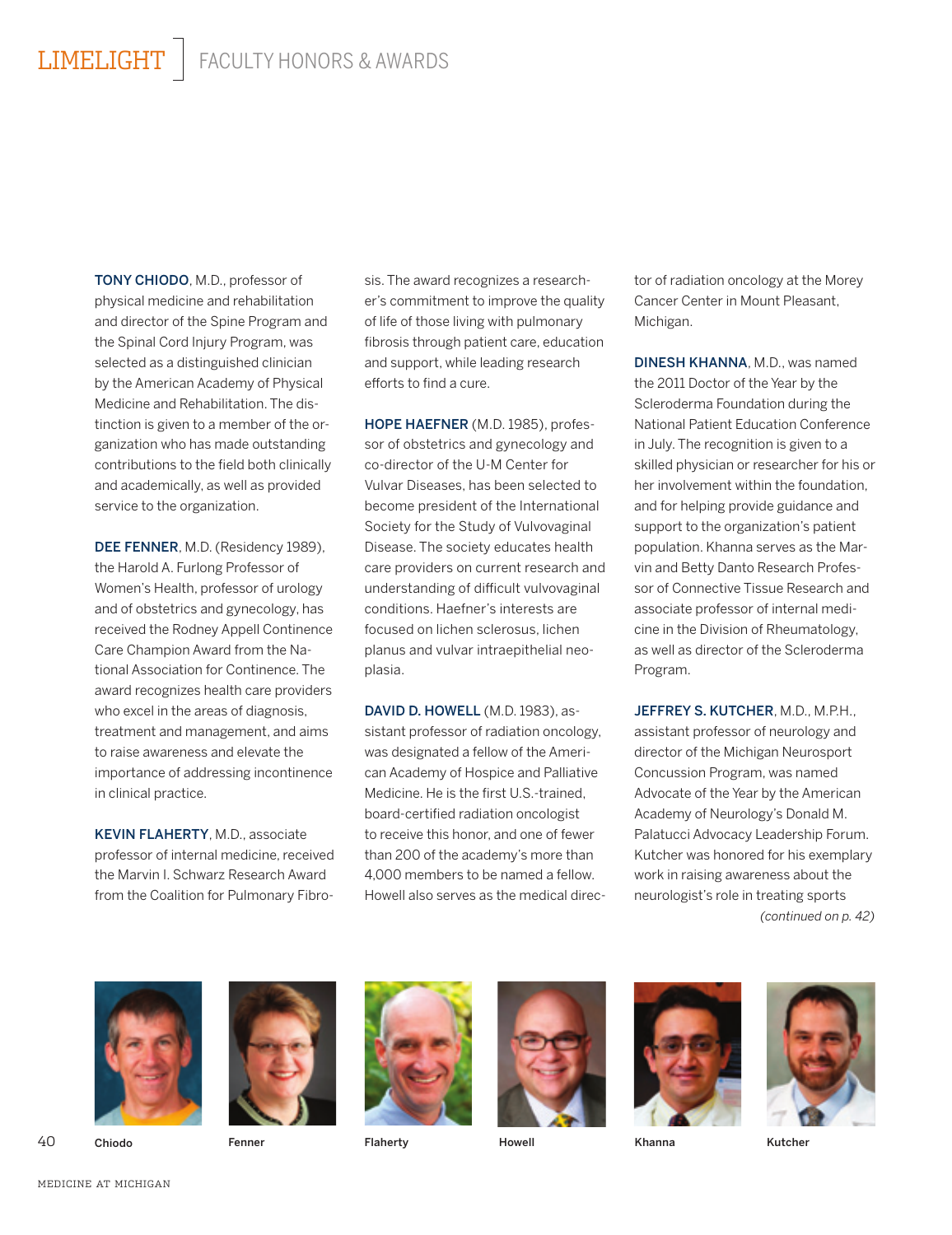## $\frac{Faculty}{\text{Problem}}$  Monica Lypson: Champion for Medical Education

## IT MAKES SENSE THAT MONICA LYPSON, M.D.,

is interested in educational pipeline programs. She spent 14 years in such a program herself.

When Lypson was in seventh grade in her native Chicago, she was chosen for a program sponsored by the state of Illinois called the Chicago Area Health and Medical Careers Program, known by the nickname "Champ." Its purpose is to increase the number of qualified minority applicants by identifying promising students very early and supporting them with structured academics, counseling, and motivational and financial support until they attain their doctorate.

"Brown had a dual degree program so I was admitted into medical school when I applied, but opted to go to Case Western for medical school," she says. "Pipeline programs are the only way I became involved in medicine. If it hadn't been for those types of programs, I don't think I would have survived. I had a peer group ahead of me that showed me the way and what the medical culture was like, which is especially important for kids who don't have physicians in the family."



Lypson, did, however have teachers in the family — both of her parents — so it also makes sense that medical education has been a major focus of her career. A clinical associate professor of medical education and of internal medicine who serves as assistant dean of graduate medical education, Lypson also was recently named interim associate dean for diversity and director of the Diversity and Career Development Office.

"The fact that I do mostly teaching cracks my parents up because I kind of did follow in the family footsteps," she says. They were rather impressive footsteps, too.

"I remember there were times when my parents' classrooms were the only ones in their schools where test scores improved," Lypson recalls. "I lived in that environment where you have to prove competence. Now I have a master's in education; it took me a while to get it, but I did get it. My thesis was about applying K-12 principles to medical education. That's another thing that my mother finds incredibly funny."

The common denominator in her educational, administrative and clinical roles is problem-solving, she says. "I like to dig deep and figure things out, be it a clinical problem, which is probably why I'm a general internist; an administrative problem, like how we're trying to implement lean business principles into our educational processes; or solve a problem in the diversity office, so that we can showcase the University of Michigan's current diversity and attract more faculty, students and house staff from different backgrounds.

"Because once they realize the resources the university has at-large," she says, "it's perfectly tailored to engage their interest. The U-M has been committed for a long time."

Still, it doesn't take too much reflection to see how far things have already come. "When I was a medical student, my family's best frame of reference to understand what I was going through was to watch 'ER,'" Lypson says. "What my child will have to deal with if he decides to pursue medicine compared to what I had to deal with will be vastly different." —JEFF MORTIMER

41